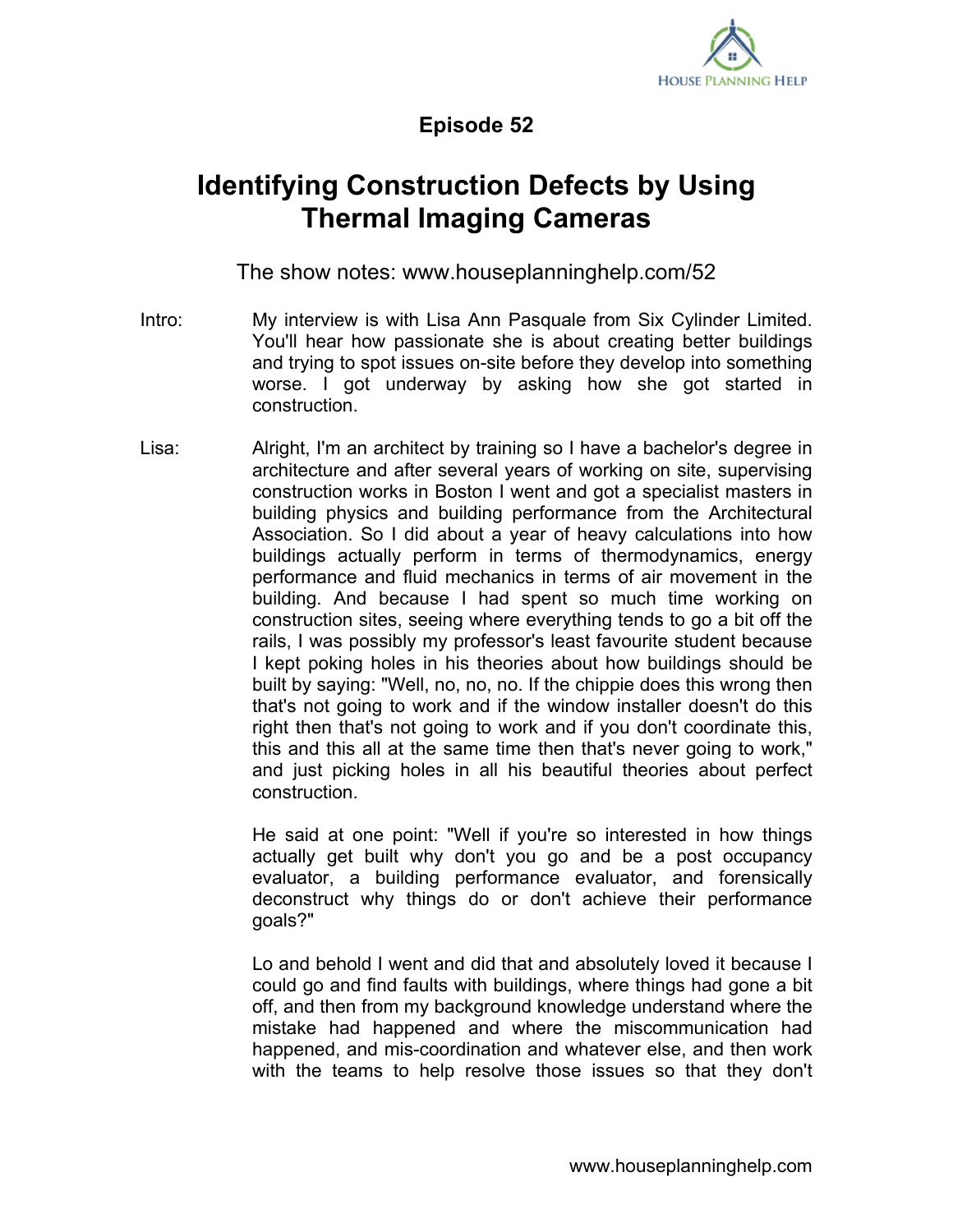

happen again on the next project and ideally also help fix the building at hand as well.

So I mostly do forensic work into building performance and understanding why buildings do and don't work, and helping design teams and project teams actually fix the problems.

- Ben: Well I approached you to try and find out a bit more about thermal imaging so let's just start at the beginning. What is thermal imaging?
- Lisa: It's a type of photograph essentially. So you know the electromagnetic spectrum, which is what we see, we see part of the spectrum as visual light, the lights that you see every day. Thermal imaging is actually very, very similar, only it's not at the same visual spectrum we normally look at, it's at the infrared spectrum which is a slightly different wavelength. So that's specifically looking at the heat of objects.

If you point a thermal imaging camera at your hob when you've just cooked a meal, you'll see it glowing nice and red. Likewise if you open your fridge it'll be black or blue. So it allows us to see difference in thermal temperatures. Where it comes in handy in buildings is we tend to use them in winter to look at the thermal performance of the building envelope which is the walls, the windows, the roof, the floor - anything really that goes from inside of the building to outside of the building. We specifically look for what we call thermal anomalies, significant differences in temperature that you wouldn't normally expect so you'll expect a wall to be more or less a consistent temperature from top to bottom, so you'll expect that to be all the same colour.

If you point a thermal imaging camera at a wall and you see a big, dark spot on the top or the bottom or somewhere in between there's something obviously going on causing a cold spot somewhere on that wall. It might be a bit of insulation that's been missed out, it could be a bit of damp, it could be a piece of the structure that's bridging from front to back. There's all sorts of different reasons you could see that but what helps with the thermal imaging camera is that if you look at that same wall with just your eyes it looks like a normal wall. The only way that we can see the actual thermal differences is with the thermal imaging camera. So it helps us identify construction defects, design defects, general aging issues with buildings so it's quite good if you're doing a retrofit. Say an eave has developed a failure point and some water has started to seep into the building fabric and soak one of the walls quite heavily,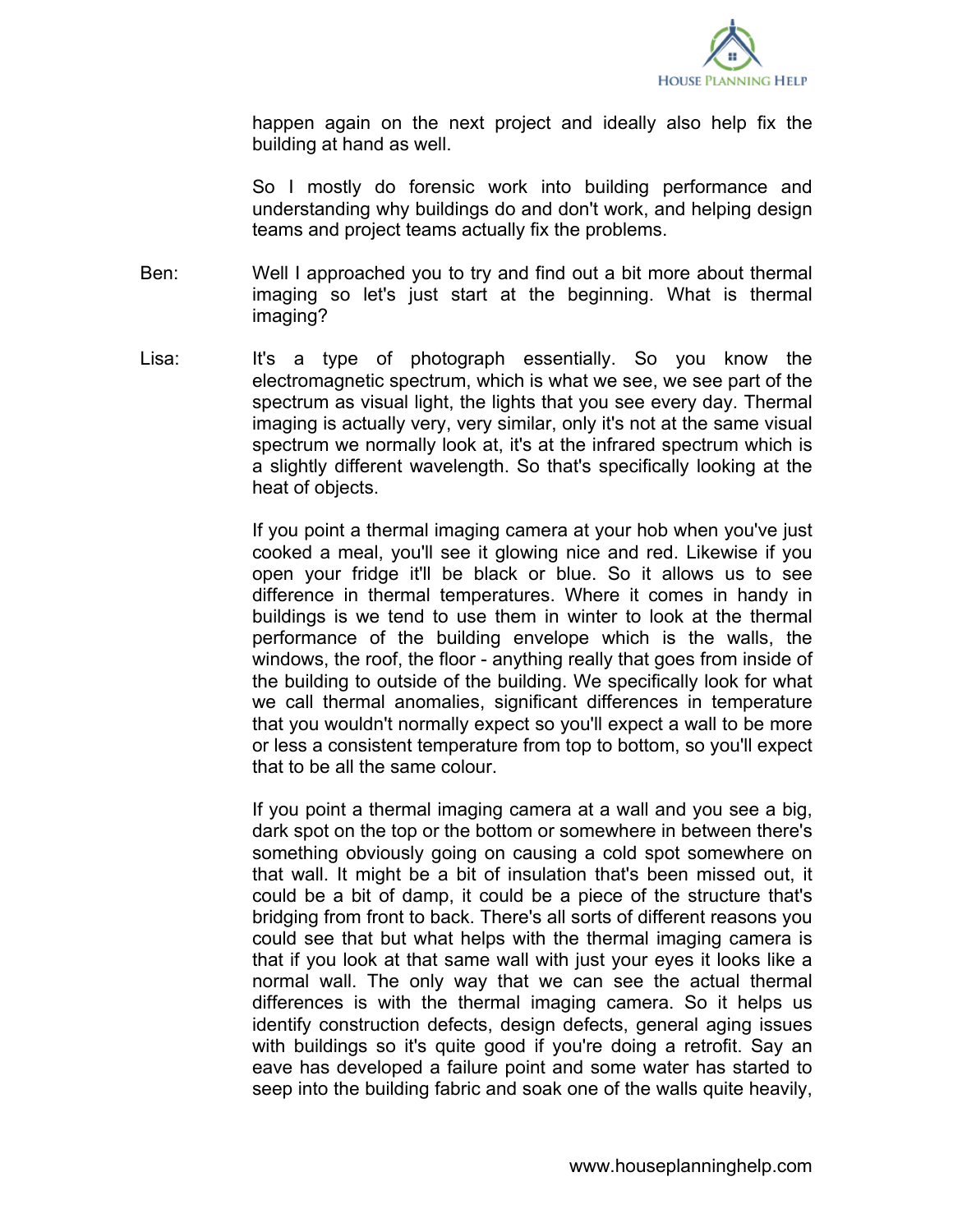

you'll be able to see where that is in the structure and be able to identify it so that you can remediate it, fix it, before you go installing anything further.

So it's quite useful to understand what exactly is going on with the fabric before you start engaging with it.

- Ben: Does the cladding of a building ever stop us from getting a good view of what's happening?
- Lisa: Yes, there are certain situations where, what we call, a rainscreen which is generally a bit of cladding that is a certain distance away on the outside from the rest of the building fabric. So there's a bit of an air gap in between the insulation and most of the structure, and the rainscreen. That does make it very difficult from the outside of the building to see if there's a problem. It will mask a lot of the issues. So with rainscreens it can be quite difficult to see exactly what's going on and if there are issues with the insulation or other things. That said, you can actually see quite well from the inside if there's a problem because the nice thing about thermal imaging cameras is you can see problems from either side of the wall, usually. So you can see them sometimes quite clearly from the inside, sometimes quite clearly from the outside, which is why when you do a survey you want to do it quite comprehensively - all the interior surfaces and all the external surfaces. So you might see a bit of insulation having been scooped out of a wall on the inside when you look at it from inside the home but if you stand outside and it's a rainscreen facade you won't see that same issue.
- Ben: I'm getting the impression that this is something that we do at the end. Particularly in your introduction you were saying you're a forensic going around spotting all the problems.
- Lisa: CSI Buildings!
- Ben: When ultimately should we be doing this or is it a checking tool?
- Lisa: It depends on the project, exactly, as to when you do it. If you are doing a retrofit where you're going to have to start ripping into walls a bit, especially if you're insulating an existing property which might be a bit damp, I would highly recommend doing thermal imaging before you start applying insulation, before you start doing really anything to the facade or the external walls. Make sure you're quite certain you know exactly what's going on and if there are areas that are a bit of a concern, look into deconstructing them a bit and seeing if you need to remediate them because there's no good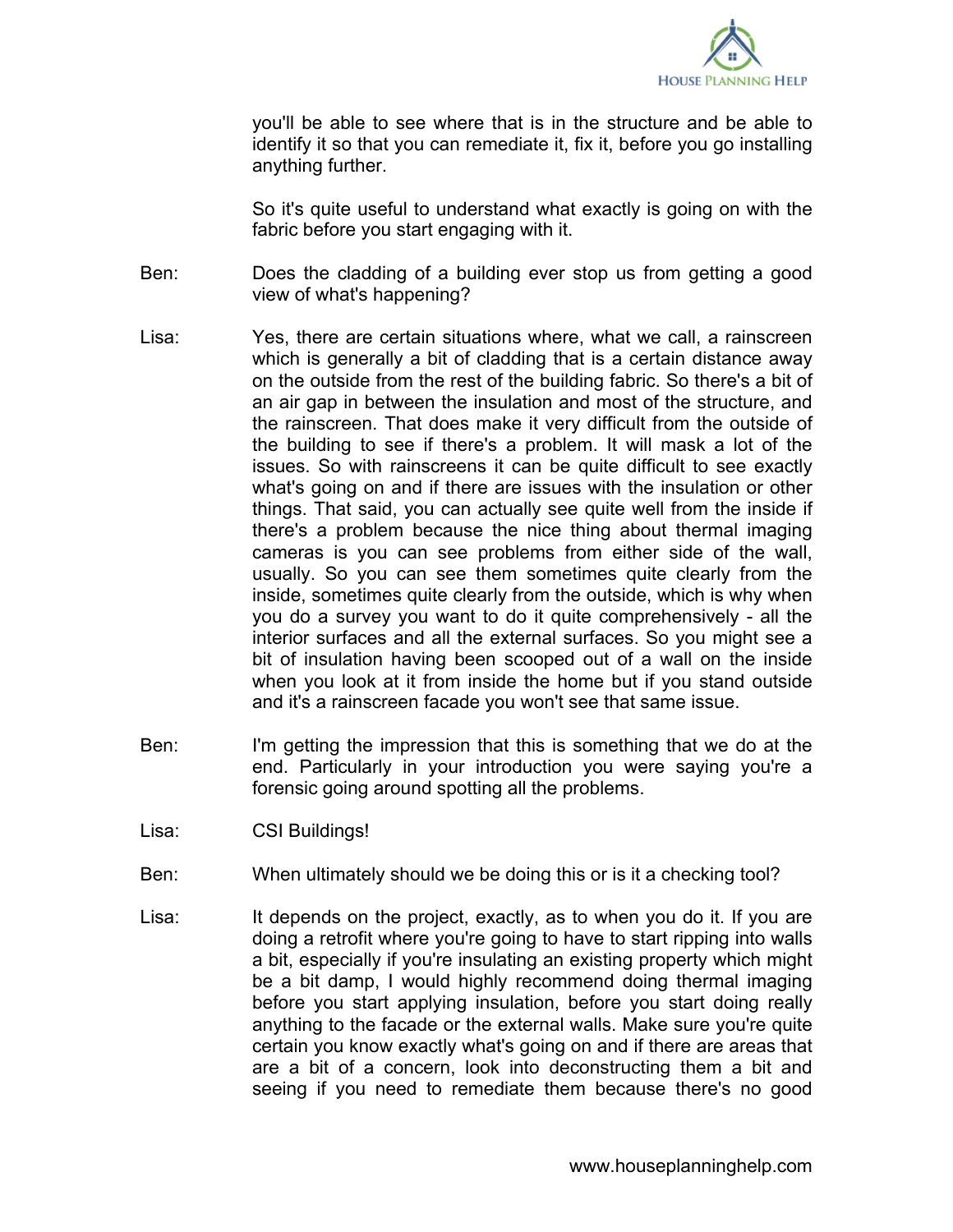

reason to go sealing up some nice, damp building fabric inside of new insulation. [Lisa laughs.] It won't do you any good!

So on retrofit it is quite valuable to do it beforehand. For new build I would highly, highly recommend doing it if at all possible during the construction if you can get the right conditions. This gets a bit tricky because you do have to have the timing right. So if you can get the heat system commissioned and ready to go whilst it is still winter outside and still a bit cold, and then you crank the thermostats up, get the house nice and warm, turn them off for a couple of hours, let the building cool down a little bit and then go and do the survey. Hopefully before you've put the furnishings in, before you put drapes up, before you've lined your radiators with your socks and whatnot. [Lisa laughs.] Then you'll be able to see quite clearly what's going on with the building fabric. Once you start moving furniture in it becomes much more difficult to see it. That said, very few construction schedules happen to work exactly on that timeline, so if you can't do it before you move in but after the heat system has been commissioned you can do it the soonest winter while the building is still in defects and you're still involved a bit with the contractor. That does help you identity construction defects where just things have been accidentally missed out.

It's relatively rare that we see something that's blatant negligence on the part of a contractor. We do occasionally pick up things that you just think, *oh you really shouldn't have done that*, but it's usually just someone's forgotten to do something and they just have to go back and fix it. So it's very, very common to find in electrical sockets that the electricians have gone and scooped out insulation to install a socket or something behind a wall and they've just not put the insulation back in and just kind of slapped a plate over the wall and so you see a big cold spot right behind the socket. So you can just send them back and say: "You need to put some more insulation back there and fix it." Usually they're relatively minor fixes.

You can find some far more serious issues which are built into the design and that's really around detailing, where you've got sills or headers around windows which are very poorly detailed which then conduct heat directly from inside to outside. Those show up quite clearly. They are a risk, not just in terms of energy performance in that the energy is being transferred out of the house quite quickly, they are also a bit of a risk in terms of condensation because condensation is effectively caused by having a colder surface in contact with warm, moist air. So if you have warm, moist air in the house and you have a cold bridge, say above a window, that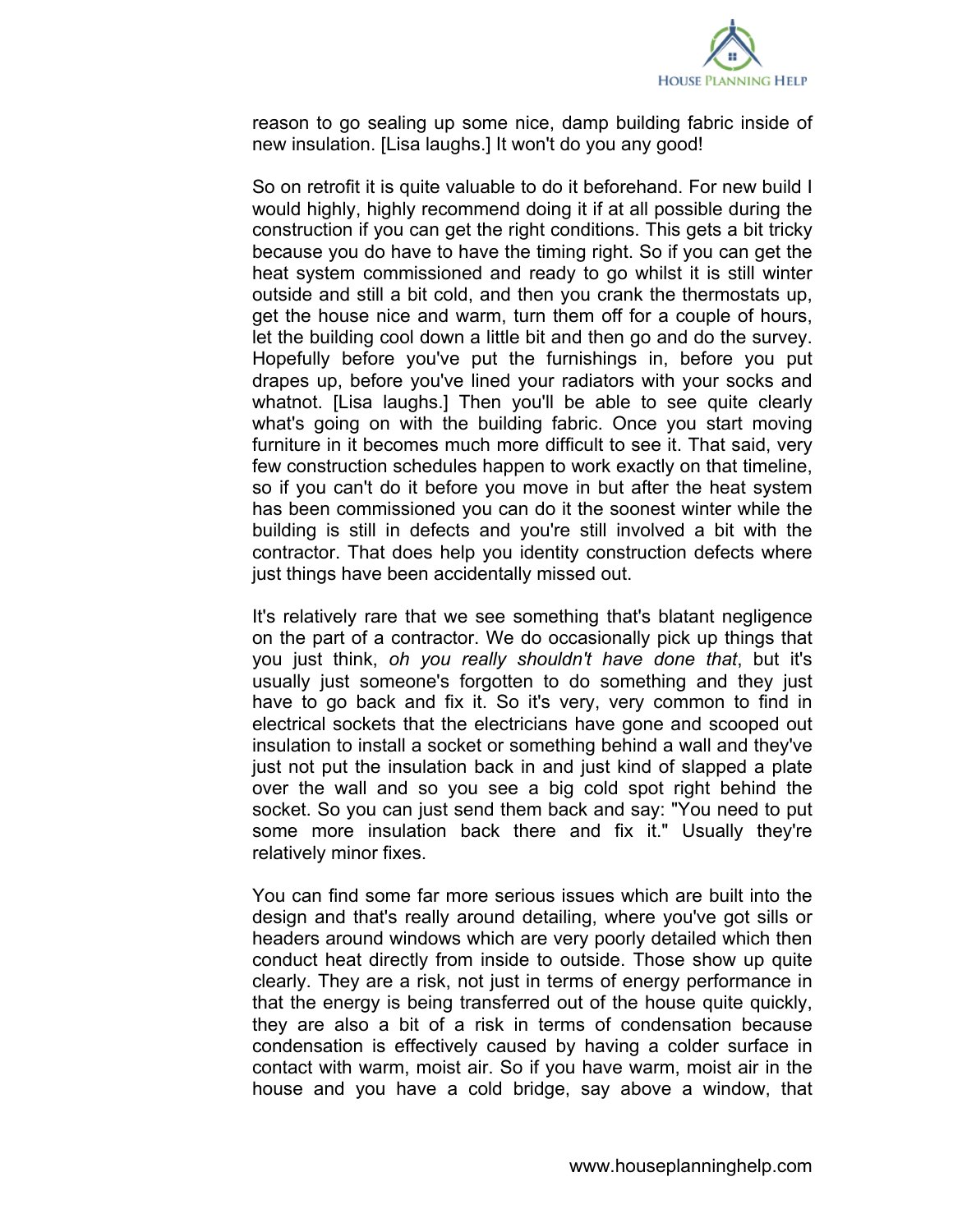

surface is going to be a bit colder than everything else so water is going to tend to condense there. That's how you're going to end up getting bits of mould.

If you look at UK houses, quite commonly you'll see mould tends to form on the corners of party walls and external walls. That tends to be a very common thermal bridge in traditional buildings. It's always been there. They've been building them that way for centuries. [Lisa laughs.] That is the bridge that tends to cause the most condensation and in modern buildings we, as much as possible, try and design that out.

- Ben: Who is the person who does this? Because I know you can get thermal imaging cameras but then perhaps you're not going to know what to do with them. Or is this the architect? So who is the person who controls this process?
- Lisa: I'd say it's not, at the moment, it's not a particularly well-established practice. It's not super common to do it. It's becoming more common which is really positive.
- Ben: With low energy buildings?
- Lisa: Yes, with low energy buildings and some architects are becoming very proactive about getting a few people who understand how to use the camera out there and doing this quite regularly on their buildings. I'd say they are by and large probably the minority.

There are people who are certified in doing this as a service. I've had mixed experience [Lisa laughs] with contracting to some of them. One of the concerns is when you subcontract this out to, you know, a guy that shows up with a camera and takes some pictures, if he's not really invested in the process and the construction and the client and the product, you tend to end up with a drive-by survey. They stand outside, snap a few photos, stand inside, snap a few photos and they don't really take the time to understand what's going on and look for specific details that might be an issue.

The person that you want to hire would be someone who understands the construction or takes the time to understand the construction, look at all the details, look at the site pictures and see how the building has been constructed, talk a bit to the architects and the contractors to see how things were done and then who takes the time to do the survey in a very, very proper and methodical manner. So the conditions of the survey should be done in very specific weather conditions so you don't want a nice sunny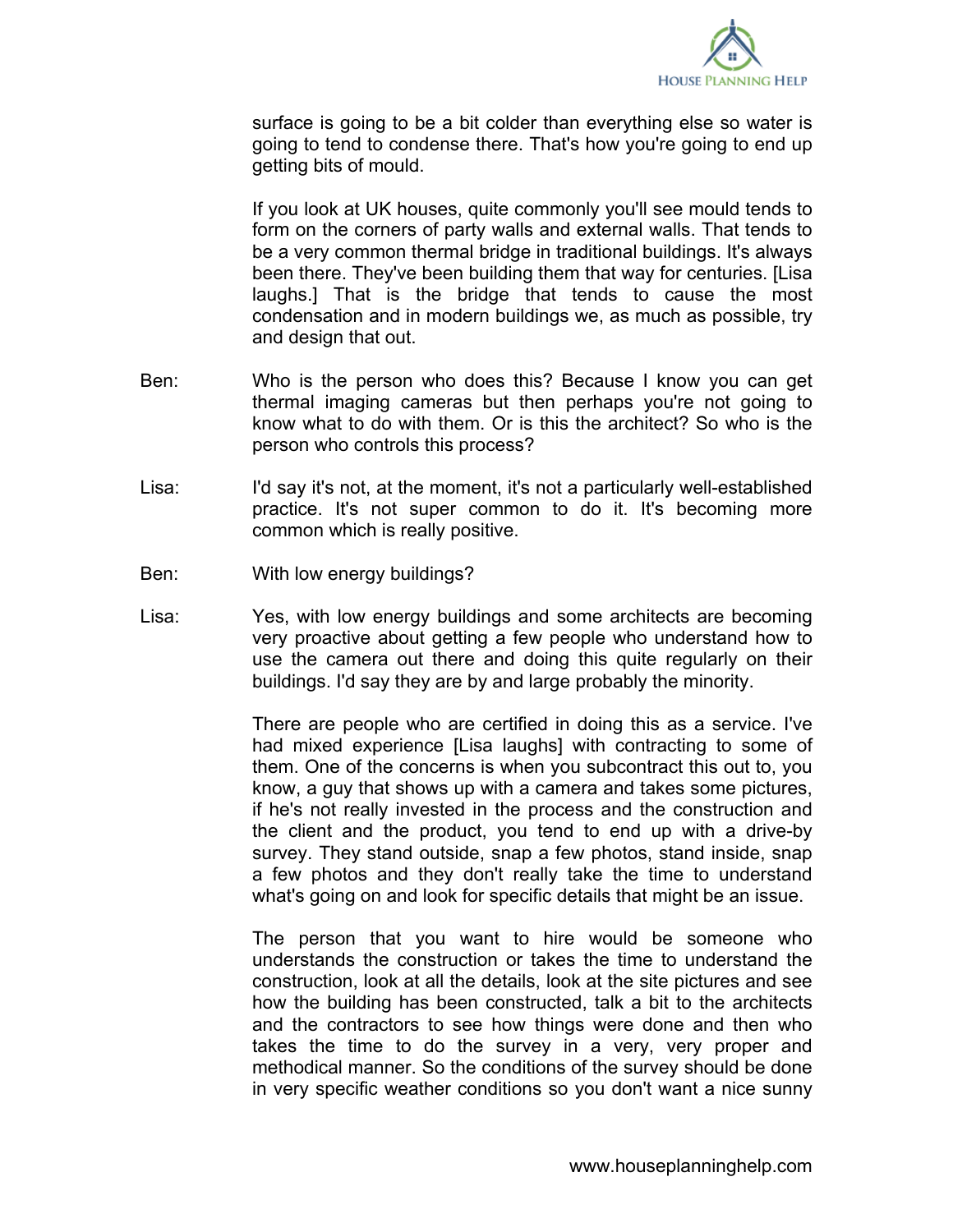

day like today, unfortunately, because the sun will heat up the external wall of the building, that will show a bit differently and cause different patterning that you expect from a normal . . . an overcast day.

So you want an overcast day, which is at least 10 degrees colder outside than it is inside. You can artificially boost the temperatures by just running the heat system for a few hours, nice and early in the morning. Get it nice and toasty warm inside and then switch them off. So you let the radiators or the underfloor heating cool down for a few hours before you go in with a camera. The trick is, because I've seen quite a lot of flyby surveys where they've had the radiators still running and the slight problem with that is the radiators kick off so much heat you can't see anything that is going on, on the wall above them. All you can see is what the radiator is warming.

Yeah, you want to have the right site conditions. You can't have a rainy day. You can't have an overly windy day. Sometimes the best way of doing it is to just go to the building very late at night, so show up at 11 o'clock at night. The nice thing about thermal imaging is because it's infrared spectrum instead of visual light spectrum it doesn't matter whether it's completely dark outside. You can still see the building just fine. The only problem is you can't then take visual photographs to show what you're looking at! [Lisa laughs.] But yeah, going to the building quite late at night is one way of doing it. Also I tend to go very early in the mornings, so in the dead of winter showing up to site at 6am which is a bit tough but [Lisa laughs] you get a very good picture of what the building is doing because it's been out of the sun for a least 12 hours. It's normalised to its temperatures. So yeah, you want someone who takes the time to do the work properly.

You also want to make sure that they understand how to calibrate the images properly. The images are actually calibrated photographs so you can put a crosshair on the image and see the exact surface temperature of what's underneath that crosshair. Now most building materials emit heat at a particular range, which is actually quite high. There's different materials which emit at different rates. For building materials if you're looking at bricks, woods, concretes, those sorts of things, they're all in the sort of 0.9 plus range. They go from about 0.9 up to 1. You can generally lump those all together in one range and calibrate those images just fine. However, if you have a facade that has quite a lot of shiny metals on the outside, so if you happen to have a zinc facade or something really nice and exotic that has a very, very different emissivity. If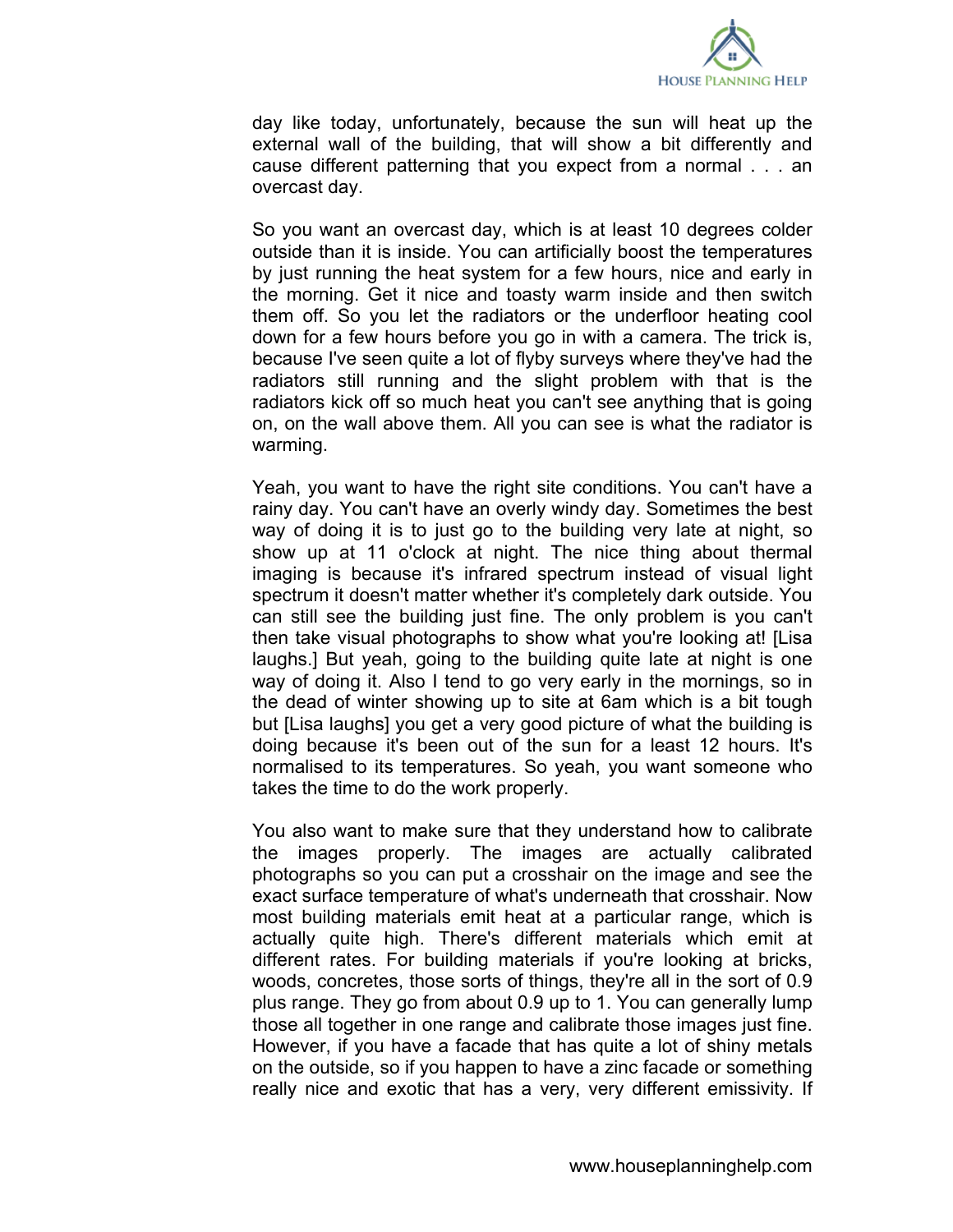

you put the crosshairs on a material like that it's going to give you a false reading. This did happen on one occasion with some architects that were looking at the thermal performance of a building fabric before it had been clad. So they were looking at the nails that had been driven through the sheathing on the outside. When they looked at the image they saw these bright, glowing nails and they said: "Oh my gosh! The nails have all these thermal bridges." I said: "No, no, no. You have to calibrate the wood separately from the nails." We went through and re-calibrated a couple of images and I showed them, no the nails are the same temperature as the sheathing.

So you want to make sure you take the time to calibrate the images right so you don't get false readings and sort of send someone down a blind alley.

- Ben: What are we wanting from the report at the end?
- Lisa: From the end what you want is, one, usually a little bit of a fix list for the contractor. Where things have gone a little bit off and they've missed bits of insulation or things like that, they can go back and remedy it. So that's one thing. It's a bit of a quality assurance process to make sure that they've ticked all their boxes and done things properly, because there are instances where things just get covered up on site quite quickly and you can't always pick up where something's been done not quite . . .
- Ben: Sorry, what do you mean there? They cover something up and then you can't tell with the thermal imaging?
- Lisa: No, you can't see visually so generally when architects do inspections of sites they do visual inspections, so we look around at the sheathing, we look around at the insulation, we look to see if things mostly look fine. Usually they do. One particularly fantastic example was a courtyard of a children's centre. We were walking around, just actually having a play with the thermal camera. We hadn't even told the contractor we were going out with it that day. We were walking around and we swung the camera in front of a wall out to the courtyard and there was something seriously wrong with this wall. It looked like it was haemorrhaging cold air into the space. The architect and I were both standing there staring at it, going: "Oh my gosh. What's going on?"

He pulled the site manager over and he really quickly realised what had happened and he'd had a guy who had been supposed to be sealing up around the windows and doors, and putting sealing tape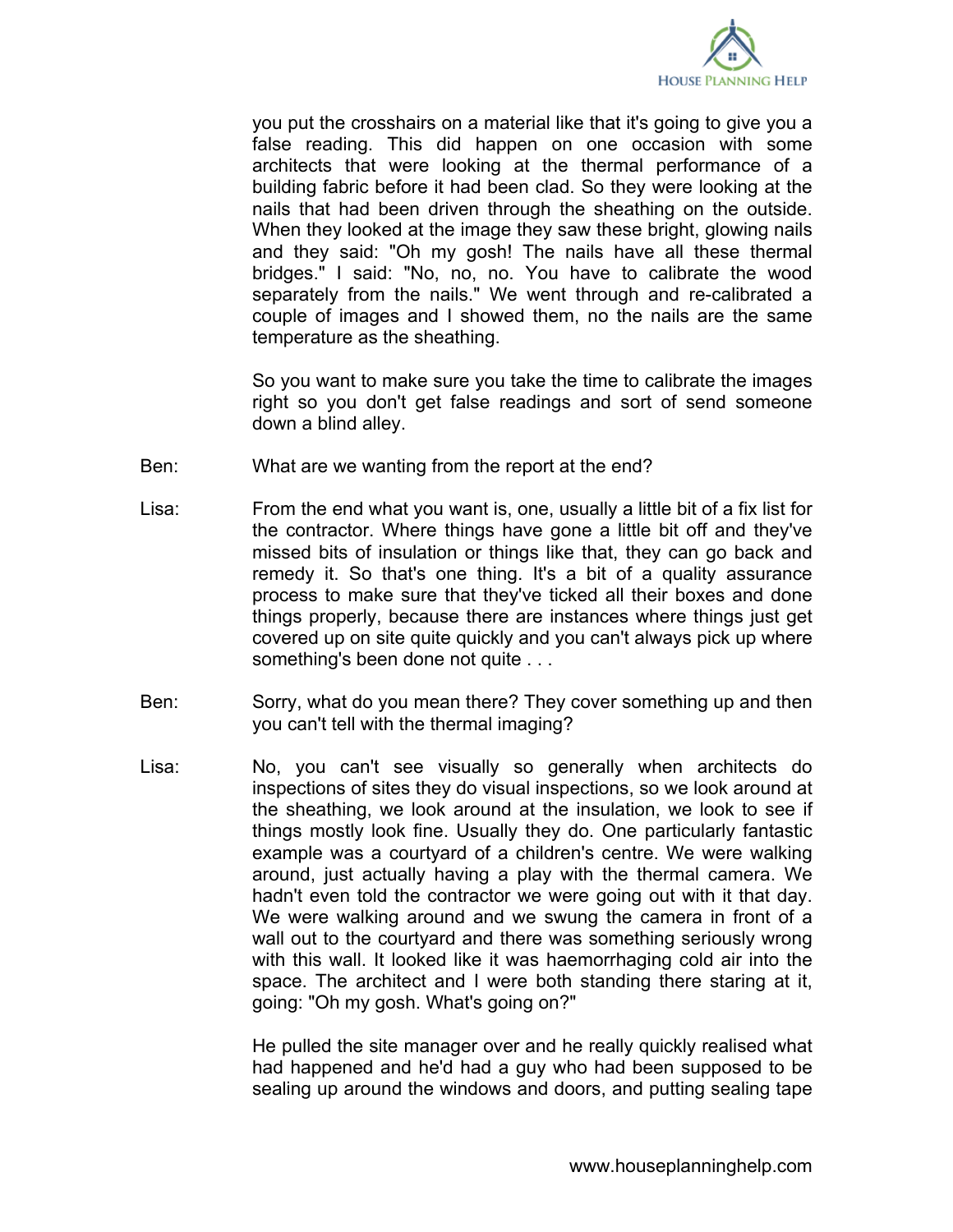

in between the frames and the walls. Apparently he hadn't done it. So the guy had just slapped some trim around, slapped some cladding on. The whole facade just wasn't really airtight. So as soon as we showed the picture to the contractor and said: "Okay, we're going to have to take this apart a bit and fix it," he immediately said: "Absolutely. Yeah, that's fine." And they fixed it in the next couple days.

Those sorts of issues, had we just been standing there without the thermal imaging camera, we could not have seen what was going on. And the problem with, especially an issue like that, is where there was quite a lot of ceiling missing there was quite a lot of cold air that was getting pulled into the building, you're going to end up with a lot of condensation inside that wall had it not been fixed. So we would have ended up with mould on the inside of the wall, condensation, rot, because it was a timber cladding. It would have degraded that facade very, very quickly because of that pretty substantial construction defect and it was not something that we could see at that point in the construction. We could have seen it two weeks earlier before he had clad it but not after.

As you can imagine, had the wall degraded, had it rotted, had it had mould issues and whatnot the client would have been obviously quite justifiably upset. It would have cost a heck of a lot more money to go back and send someone to fix it after that had all happened whereas fixing it then and there it was just a matter of pulling a few trim pieces out and putting some tape back in place and putting it back together. So it was a relatively inexpensive fix compared to had it waited for eight months. Then also we didn't have any issue with the client complaining that something was right.

- Ben: Is there any other factor about thermal imaging that we should be drawing in here?
- Lisa: I think one of the most important things is understanding that it's a tool. It's not an 'end all, be all' tool so you still need a bit of intelligence about interpreting the images and that's one thing I've found people tend to overestimate what thermal imaging can do. You still need a person who understands what's going on to interpret the image properly. Otherwise it will just tell you, *there's an issue here*, but not exactly what it is. There are instances where we do have to deconstruct to understand what's going on. That can tend to be more of an issue around roof joints with walls, eaves and whatnot, because it's sometimes difficult to tell whether you've got moisture ingress coming in through that area because there's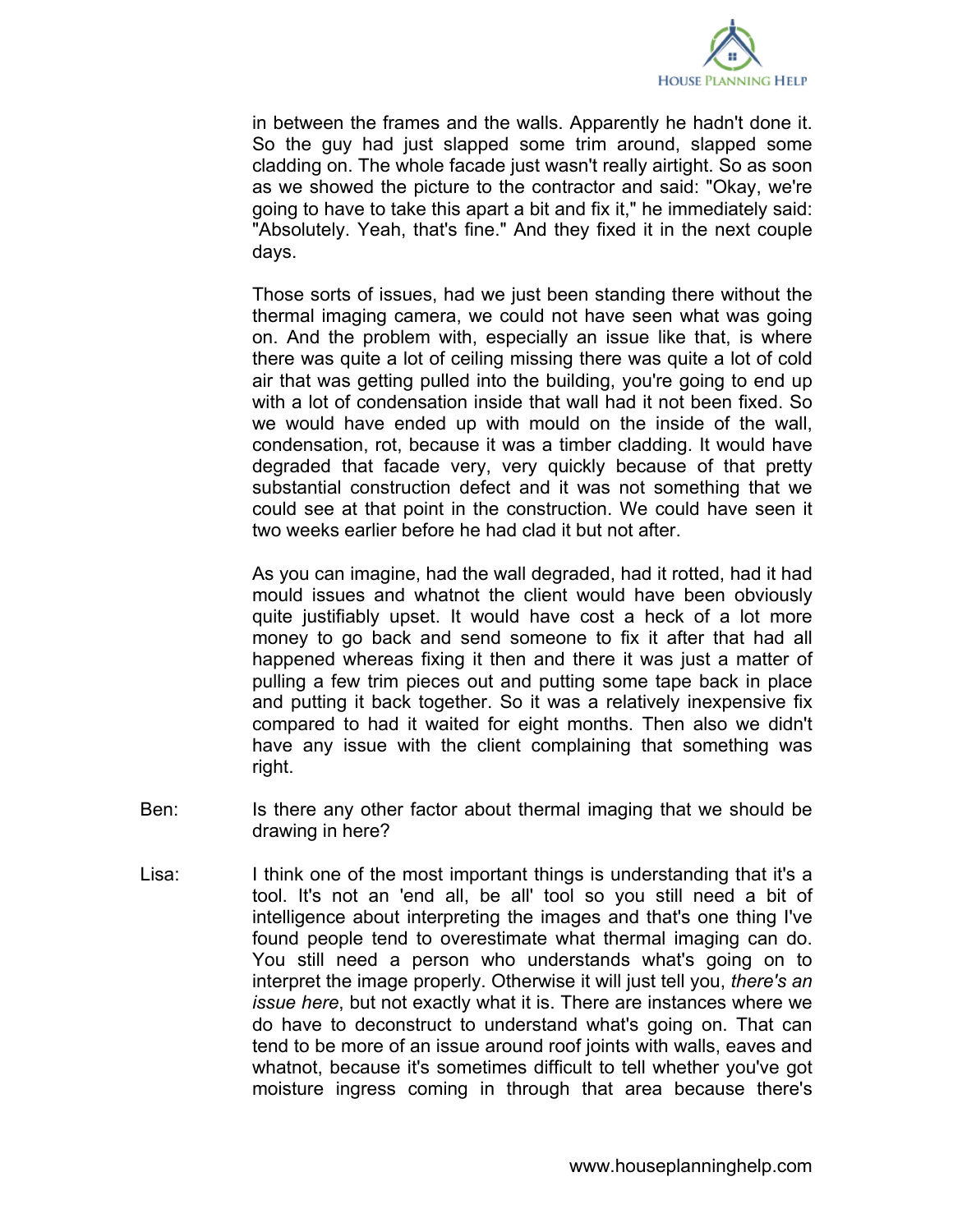

something wrong with the moisture barrier or if it's just a bit of a thermal bridge because there's a beam up there or something like that.

So sometimes you'll see an anomaly on an image and not be able to see it clearly enough to know exactly what's going on. If it's a concern where you start having mould in that area or something else, then it tends to be worth actually taking a little bit of the wall apart and having a quick look and seeing if something else is going on.

But no, it's a pretty interesting tool that's quite useful, both in terms of finding construction defects and understanding the state of an existing building but also I've found that it's quite useful for design teams as well to understand what they've done. You do occasionally have instances where they've done a detail that, okay, could have been a bit better and they just think, *oh well that's fine, it's good enough*. Then they see the thermal image with the big glowing thermal bridge under a window or over a window and they're just absolutely shocked at how horrible it looks and very quickly spend the time to figure out a different way of detailing that kind of a wall section.

- Ben: What would happen if we decide not to do any thermal imaging?
- Lisa: It's a bit of a risk. You would tend to know about it. You will find condensation. That's the thing it tends to pick up the most is areas where you're at risk from condensation, mould, rot and that sort of thing, so you will find out about it eventually but unfortunately you'll find out about those issues after they've become a problem and started damaging the building.

More importantly it's really a matter of quality assuring the construction so it's about making sure that what you've paid for is actually what you got. The trick with building performance is really it's all in the details. It's about little issues that can go a bit wrong, which end up causing, actually, some pretty catastrophic problems a couple of years down the line and this is one of the tools that helps you identify those problems before they've become serious issues with the fabric or the structure or anything else. So it's a way of just double and triple checking that things are working the way they should.

Ben: And one final question. If we actually have to go out and find the people to provide this service, are there any tips on how we choose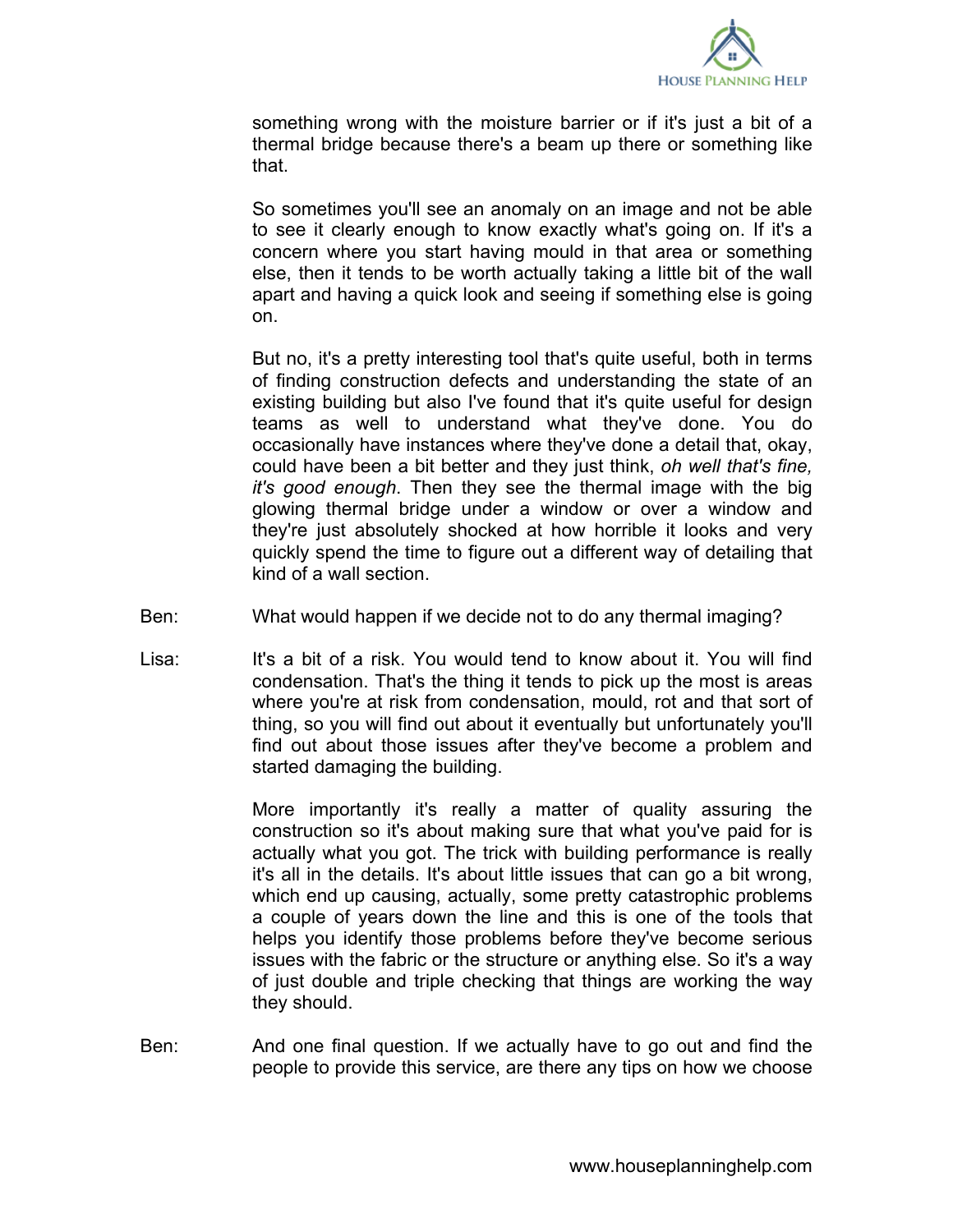

someone who's going to do a good job? You mentioned some of these people who take some snaps here and there!

Lisa: Yeah! [Lisa laughs] I'd say that's one thing to talk to your architect about before you hire them is if they're familiar with doing this process. It's quite a useful discussion point when you're interviewing them. Are they familiar with doing a thermal imaging survey? Do they do it in-house? Do they work with someone who can do it? If this is something that is completely foreign to an architect I would be a little bit hesitant about working with them to design a low energy building. If they've never put a thermal imaging camera across their building then they're going to learn some bad lessons the first time they do it! [Lisa laughs.] Or some rather harsh ones at least.

> So that should definitely be one of your interview questions with your architect. There's other people that can do it. I'd say there's a handful of Passivhaus and specialist architects and consultants that can do it. I would be a little bit hesitant about people that do this solely as a service day in and day out because it does tend to be a bit of a factory, that I've seen at least, of people that drive by, snap a bunch of pictures, hand you a report and then walk away.

> It is quite useful to have someone on the team that actually has a camera to hand because it can be useful at different stages of the construction as well. If they have a camera to hand and they can bring it to site once in a while rather than just a one-off survey it's actually quite useful to maintain a constructive dialogue with the contractor as well. So there's been a handful of times where I've used a camera where I've never produced an actual report. I've just taken a handful of photographs of things that need to be remedied and just sent them to the contractor and said: "Okay, here's where we've found the issues. Can you have a look at these?" And he's just gone off and done it. So we didn't have to produce a formal, comprehensive report to get the issues resolved. I think really that's sort of the sensible way of approaching it. It should be a bit like when the architects normally go out and take pictures of site. We don't go then handing a report of all our photographs back to the client usually. We just pick out the ones where there's clearly an issue and we talk to the contractor and we resolve it that way.